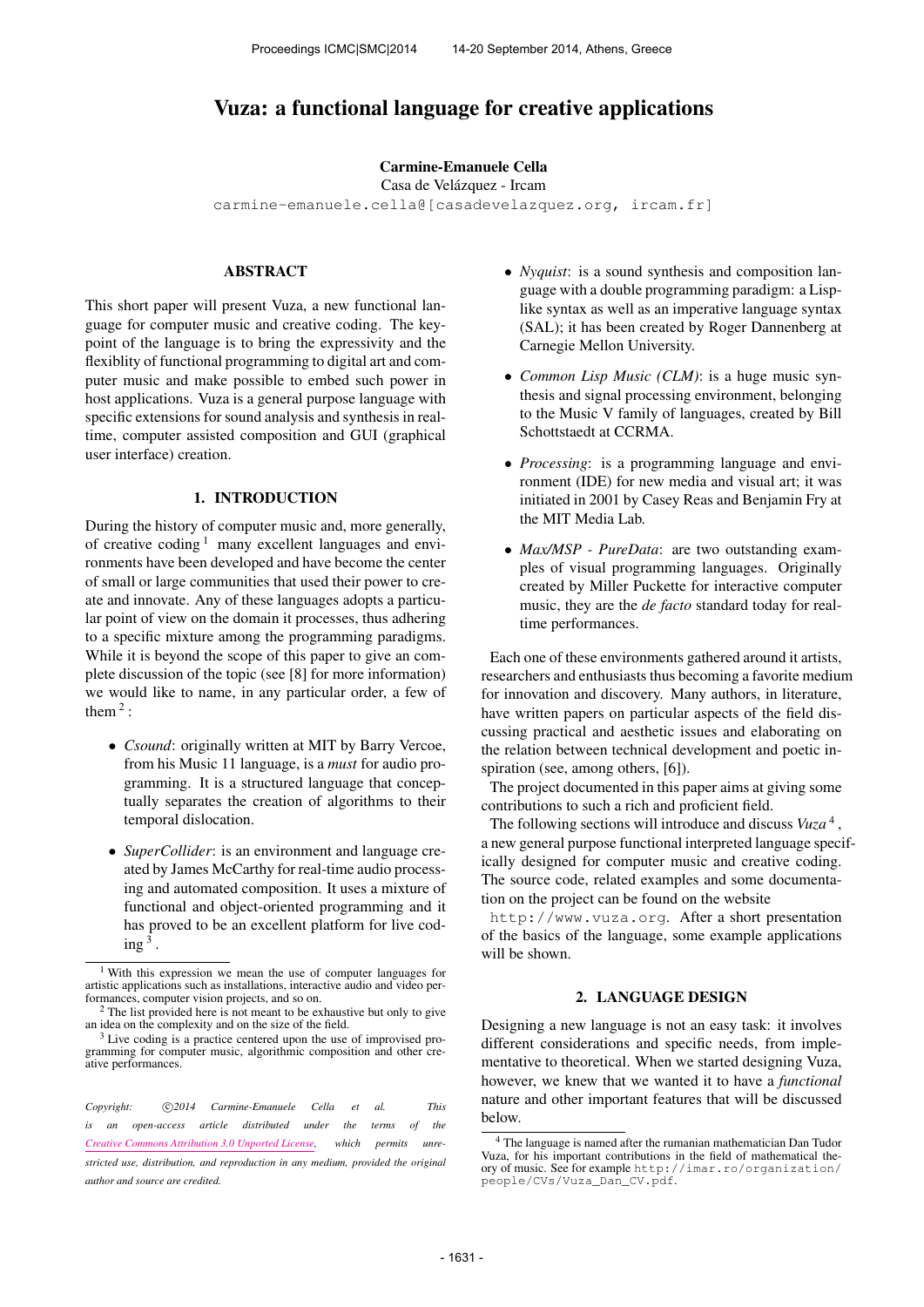# 2.1 Functional paradigm

Functional programming is a special paradigm that treats computation as the evaluation of mathematical functions. It has its roots in the theoretical research done between the two World Wars by Alonzo Church [1] and in the work done by John McCarthy at MIT during the fifties [2]. The most famous example of such programming paradigm is the *Lisp*-family of languages and its simplified and minimalistic dialect *Scheme* [4]; both languages are standardized and the latter is described by the well known *RxRS* specifications<sup>5</sup>.

While Lisp has been around since a long time (its first more complete implementation dates back to the sixties [3]) it had from the very beginning incredibly expressive features that are only partially matched by more modern languages [5]:

- *function type*: functions are, in Lisp, first-class objects and can be stored in variables, passed by and have a literal representation;
- *recursion*: while well defined mathematically, recursion was not supported before Lisp and only iteration was available;
- *garbage-collection*: in Lisp, the programmer does not need to think about memory management and can focus more on high-level problems;
- *composition of expression*: there is no distinction, in the language, between statements and expressions and the programs are just trees of mathematical expressions returning values;
- *identity between code and data*: Lisp does not differentiate between programming code and user data, thus enabling exceptional reflection capabilities that exploit in the famous *macro* system, a facility to create code that generates code.

Over time, the various programming languages have gradually evolved toward the expressive power of Lisp: some features are now widespread in the mainstream, but some (such as identity between code and data) are still unique to the language invented by McCarthy just after the second World War (for more information see

<http://paulgraham.com/diff.html>).

During the last thirty years, many advocates of Lisp defended the cause providing amazing examples of its power and consequently generating vivid debates on the topic.

Deciding whether or not Lisp the key to success is out of the scope of this paper; it is sure, however, that functional programming has a great expressive power that lets the user to concentrate more on the problem to be solved than on implementation details (see for example [http:](http://paulgraham.com/avg.html) [//paulgraham.com/avg.html](http://paulgraham.com/avg.html)).

#### 2.2 Other important features

Other than being functional, Vuza has by design several important features:

- small size: the core part of the language is roughly two thousands line of code, half of which written in C++ and the other half in Vuza itself (this also makes it very portable and maintainable);
- embdeddable: the whole interpreter consists of a couple of header files and it is very easy to embed it in host applications written in C++ or ObjectiveC (see section 2.5);
- extensible: Vuza is extensible by creating *libraries* with the language itself or by using  $C/C++$  to create *functors*, a collection of compiled functions that can be used as built-in operators from the interpreter (see section 2.5);
- audio-oriented libraries: Vuza provides a powerful library called *soundmath* that supports specific functionalities for sound analysis and synthesis (such as FFT transform, digital filtering, oscillators and generators, features computation and clustering, phase vocoding, granular synthesis, etc.); moreover Vuza implements a binding to the *Csound* language for real-time audio processing (more on this in section 2.4);
- GUI creation: it is very easy to create GUIs thanks to the binding to the *FLTK* library, that provides common controls such as buttons, sliders, windows and so on (see section 3.3).

In a nutshell, Vuza is an interpreted programming language of the Scheme family that implements part of the R4RS standard <sup>6</sup> but sports a Lisp-like macro system. It is lexically-scoped, dinamically-typed, fully tail-recursive, with functions as first-class objects and a *mark-and-sweep* garbage collection tailored for speed. As a key-point, it implements several extensions suitable for computer music and general creative coding. The major differences with the R4RS Scheme standard are summarized below:

- no support for *continuations*, a special language feature for advanced flow control;
- simplified data types: there are no *chars* and all numbers are reals (no complex, integers, etc.);
- Lisp-like macro-system based on *quasiquotations*;
- for implementative reasons, *vectors* are just a wrapper on lists, thus behaving in a slightly different manner;
- several extensions added to improve C++ and operating system integration.

The following subsections will provide examples of the language and will discuss specific libraries and bindings.

<sup>5</sup> For more information see <http://trac.sacrideo.us/wg/>.

<sup>6</sup> See [http://people.csail.mit.edu/jaffer/r4rs\\_](http://people.csail.mit.edu/jaffer/r4rs_toc.html) [toc.html](http://people.csail.mit.edu/jaffer/r4rs_toc.html).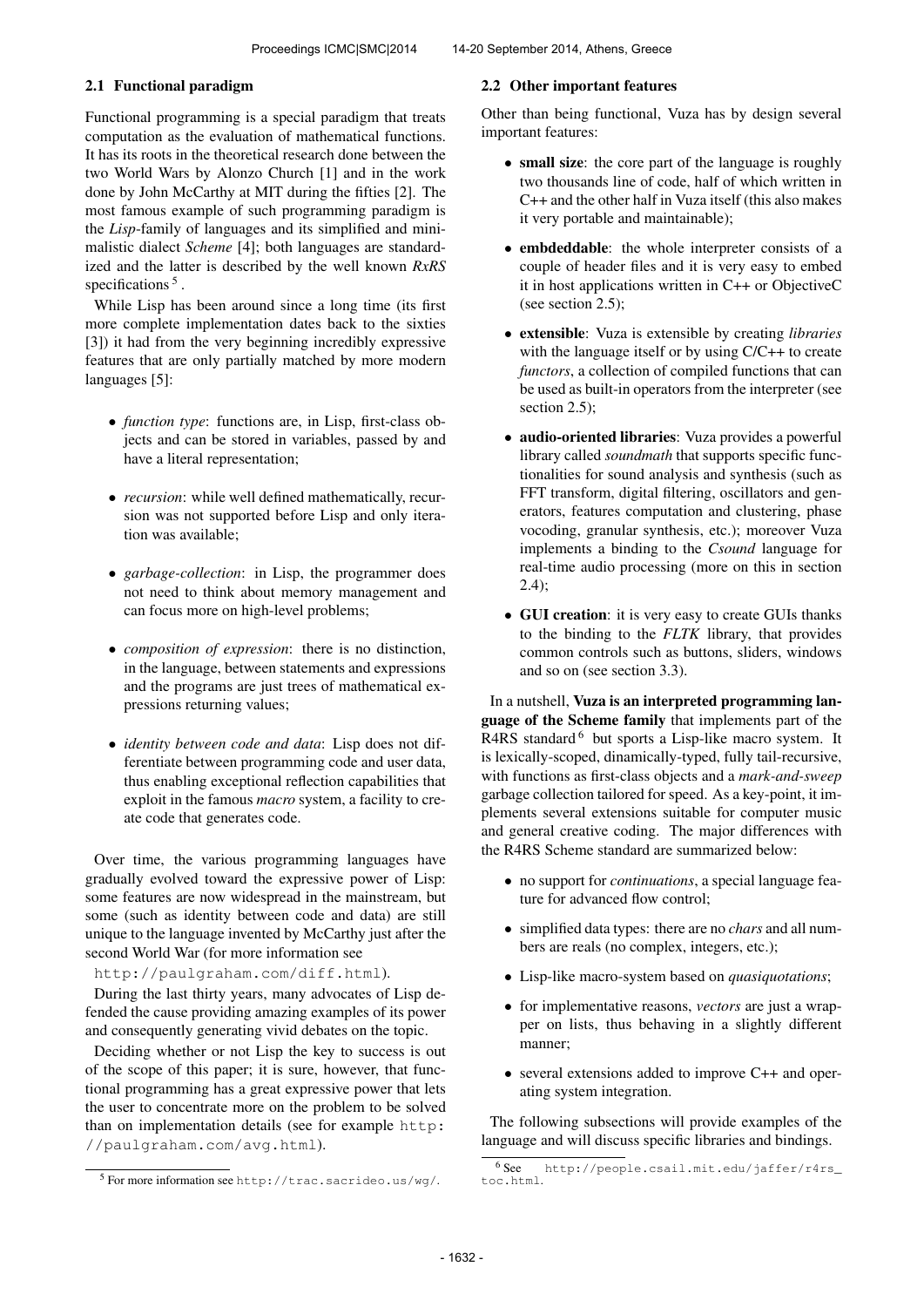### 2.3 Simple examples

As all the functional languages that have roots in Lisp, also Vuza uses a prefix notation for its expressions. For example, a simple arithmetic expression can be represented as follow:

 $(+ 1 2 (-3 5))$ 

While this can be confusing at the beginning, it gives the user a great flexibility; it possible, for example, to compose the same expression in several ways:

```
(if dummy (= x 1) (= x 2))
(= x (if dummy 1 2))
```
The expressions above represent a conditional test on the variable named *dummy* and a subsequent assignment to the variable *x*.

In Vuza, it is possible to define new functions using the powerful λ-notation: λ-functions are anonymous blocks of code that can be applied on a set of parameters, stored in variables or simply passed by. The code

(define twice (lambda (x) (+ x x)))

defines a new function called *twice* that, when applied to the parameter  $x$ , returns its double by summing it twice.

Since any function can be also passed as a parameter to another function, it is possible to create *higher-order* application easily. The code

(map (lambda (x) (+ x 2)) '(1 2 3 4))

will add 2 to any of the numbers in the given list by *mapping* an anonymous  $\lambda$ -function to the subsequent arguments of the expression.

In Vuza, *recursion* is generally preferred to iteration (due to its possibility to be fully tail-recursive). The following code shows the definition of a function to compute a factorial number recursively:

(define fac (lambda (n) (if (= n 0) 1 (\* n (fac (- n 1))))))

Thanks to the powerful built-in *macro*-system, finally, it is possible to create advanced behaviors but they will be not be examined here. For a more complete set of programming examples see <http://www.vuza.org>.

### 2.4 The *soundmath* library

One of the main points of Vuza is the possibility to manipulate sounds and more musical entities. This is made possible by the *soundmath* library, a special extension of the language written in C++ and Vuza that provides several advanced functionalities. The following list is only a partial description of the implemented features:

- *frequency-domain processing*: FFT transform, fast block-convolution, phase-vocoding with envelope preservation;
- *time-domain processing*: many FIR and IIR filters, variable-state systems, interpolated delays, special effects;
- *synthesis*: digital oscillators, spectral synthesis, granular synthesis, physical modeling;
- *analysis*: pitch detection, low-level features (spectral centroid, spread, skewness, curtosis, MFCC, zero-crossing ...), envelope following and onsets detection;
- *spatial processing*: convolution and traditional reverberation, ambisonic encoding and decoding;
- *feature clustering and transformations*: GMM, Kmeans, PCA.
- *pitch-class analysis*: set transformation, interval vector, trichordal mosaics, hexachordal combinatoriality.

The soundmath library also provides the tools to perform *soundtypes* analysis and synthesis, a special framework created by the author to represent and manipulate sounds at a quasi symbolic level (see [9] and [10]).

The following section will present the two major bindings actually implemented, for both real-time audio and GUI creation. Other bindings are currently planned; see section 4 for more information.

# 2.5 C/C++ interoperability

An important feature of the Vuza language is the easy interoperability with C/C++. To use the whole interpreter in a host application in C++, it will be sufficient to include a special header and to create a couple of objects:

```
#include "vuza.h"
vuza::Interpreter* interpreter =
 new vuza::Interpreter ();
vuza::Sexpr* root = interpreter->run (
  *inputdata, lineno, ctx, unparsed);
vuza::display (root, cout) << std::endl;
```
In the same way, extending the language using C++ is very easy. The following examples are taken from the FLTK binding and show that to bring a C/C++ function into the language is sufficient to wrap it into a predefined signature and expose it using the special operators *import* and *make-procedure*. The C/C++ code for importing a simple function is shown below:

```
extern "C" Sexpr* fn_fl_run (
  Sexpr* params, Environment* env) {<br>Fl::lock ();
  int r = \text{Fl:run} ();
  Fl::unlock ();
  return new Number (r);
}
```
### The Vuza counterpart for this is the following:

```
(begin
    (define fltklib (import "fltklib.so"))
(define fl-run (make-procedure
fltklib "fn_fl_run" 0))
)
```
With the described techniques, we tried to simplify as much as possible the interaction between the two languages in order to augment and facilitate their integration.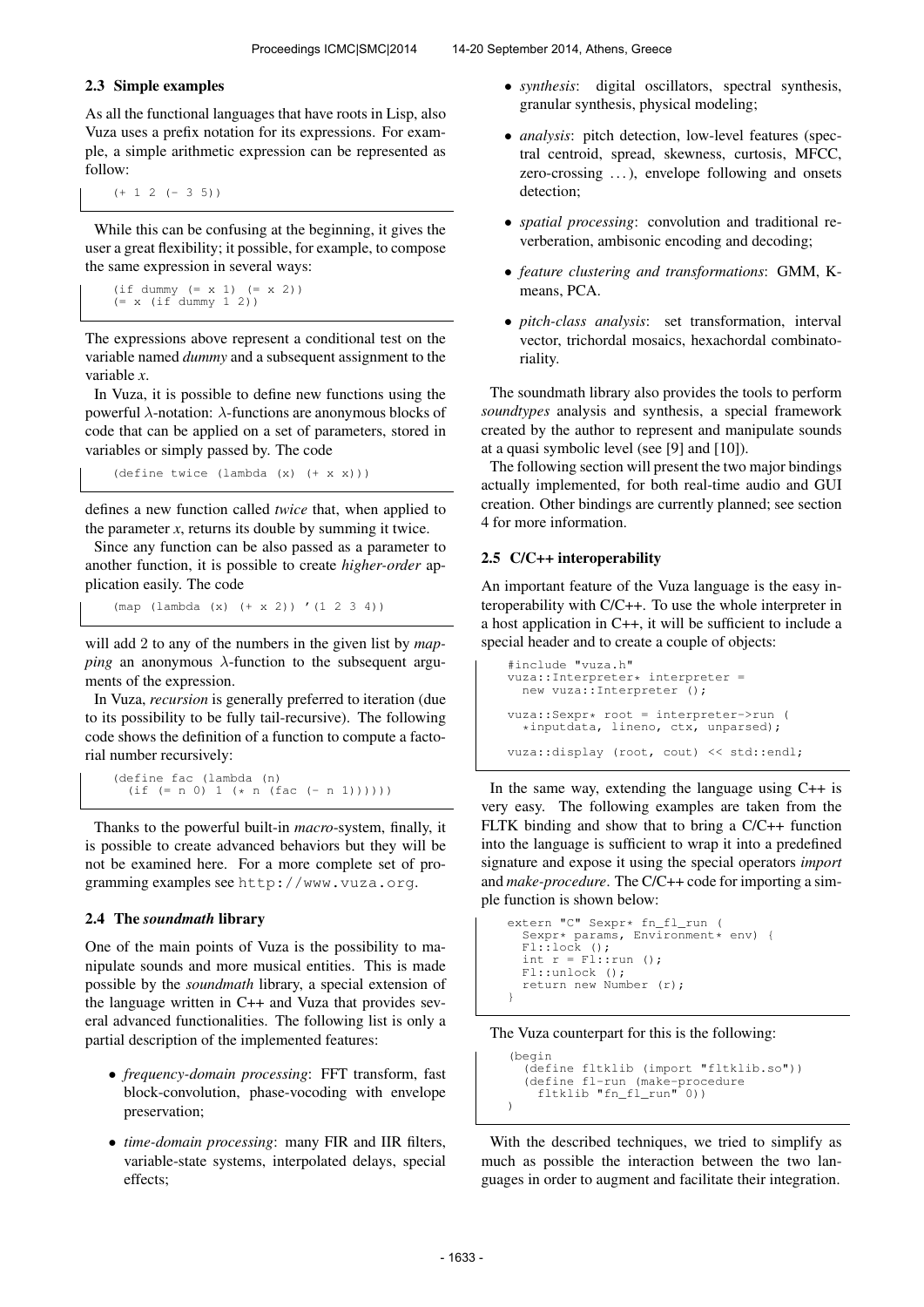### 3. BINDINGS

Vuza implements two bindings to well known and largely used C++ environments: Csound and FLTK . The former provides access to real-time audio processing while the latter lets the user to create custom GUI; both libraries are portable and work on the majority of existing platforms.

While a complete discussion of this feature of the language is beyond the scope of this paper, a short description of the two bindings (called respectively *vuzcsnd* and *vuztk*) will be provided below.

#### 3.1 Callback-lambdas

All the bindings in Vuza are possible through the concept of *callback-lambda*. Callback-lambdas are blocks of Vuza code that can be associated to any particular event; for example it is possible to create a callback that responds to an action done from the user on the graphical interface or to a time event raised by the system.

#### 3.2 Csound and real-time

The Csound language (<http://www.csounds.com>) is a well known environment for audio generation that provideS, among other things, common facilities for real-time processing across several platforms. The

The following code shows a short example where a simple Csound script is integrated into Vuza code as string and then rendered in real-time:

```
(begin
  (load "vuzcsnd.scm")
  (csound-initialize CSOUNDINIT_NO_ATEXIT)
  (define cs (csound-create))
  (define orc "sr=44100\nksmps=32\nnchnls=2
     \n0dbfs=1\n\ninstr 1\naout vco2 0.5, 440
    \nouts aout, aout\nendin")
(define sco "i1 0 1")
    (csound-send cs 'set-option "-odac")
  (csound-send cs 'compile-orc orc)
  (csound-send cs 'read-score sco)
  (csound-send cs 'start)
  (csound-send cs 'perform)
  (csound-destroy cs)
)
```
Other then the approach proposed above, the binding also provides a multi-threaded mechanism for audio processing with several ways for accessing internal variables of Csound.

# 3.3 FLTK and user interfaces

The Fast, Light Toolkit (FLTK, [http://www.fltk.](http://www.fltk.org/index.php) [org/index.php](http://www.fltk.org/index.php)) is a cross-platform graphical user interface library originally developed by Bill Spitzak, suitable for general UI programming. The library has a very sleek programming API and is very fast. The following code shows the implementation in Vuza of a simple example to create a window on the screen:

```
(begin
  (load "vuztk.scm")
  (define win (fl-make-widget
```

```
'window 0 0 340 180 "FLTK"))
  (define box (fl-make-widget
'box 20 40 300 100 "Hello, World!"))
   (fl-send box 'box FL_UP_BOX)
   (fl-send box 'labelfont (+ FL_BOLD FL_ITALIC))
  (fl-send box 'labelsize 36)
(fl-send box 'labeltype FL_SHADOW_LABEL)
  (fl-send win 'end)
(fl-send win 'show)
   (f1-run))
```
The resulting window is depicted in figure 1; the original code in C++, taken from the FLTK examples, is shown below:

```
#include <FL/Fl.H>
#include <FL/Fl_Window.H>
#include <FL/Fl_Box.H>
int main(int argc, char **argv)
  FL\_Window *window = new Fl\_Window(340,180);F1_Box * box = new Fl_Box (20, 40, 300, 100, "Hello, World!");box->box(FL_UP_BOX);
box->labelfont(FL_BOLD+FL_ITALIC);
  box->labelsize(36);
  box->labeltype(FL_SHADOW_LABEL);
  window->end();
  window->show(argc, argv):
  return Fl::run();
}
```
The two examples are very similar, showing that it is very easy to port to Vuza some code written in C++ that uses the FLTK library.

The following example, finally, shows how to create a callback-lambda that reacts to a user action; when the user will press a button in the GUI, the program will print a string on the screen:

```
(begin
  (load "vuztk.scm")
  (define window (fl-make-widget
'window 0 0 395 180 "FLTK"))
  (define slider1 (fl-make-widget
'hor-value-slider 5 5 380 30 "Sl1"))
  (define slider2 (fl-make-widget
'hor-value-slider 5 65 380 30 "Sl2"))
  (define slider3 (fl-make-widget
     'hor-fill-slider 5 125 380 30
     "(Sl3 - connected to Sl1)"))
  (fl-send slider3 'set_output)
  (define (cback1 caller)
     (define v (fl-send caller 'value))
(display "Sl1 value = ") (display v)
        (newline)
     (fl-send slider3 'value! v))
  (define (cback2 caller)
     (define v (fl-send caller 'value))
(display "Sl2 value = ") (display v)
        (newline))
  (fl-send slider1 'callback cback1)
(fl-send slider2 'callback cback2)
  (fl-send slider3 'color 127)
  (fl-send window 'end)
  (fl-send window 'show)
  (fl-run)
```
 $\overline{\phantom{a}}$